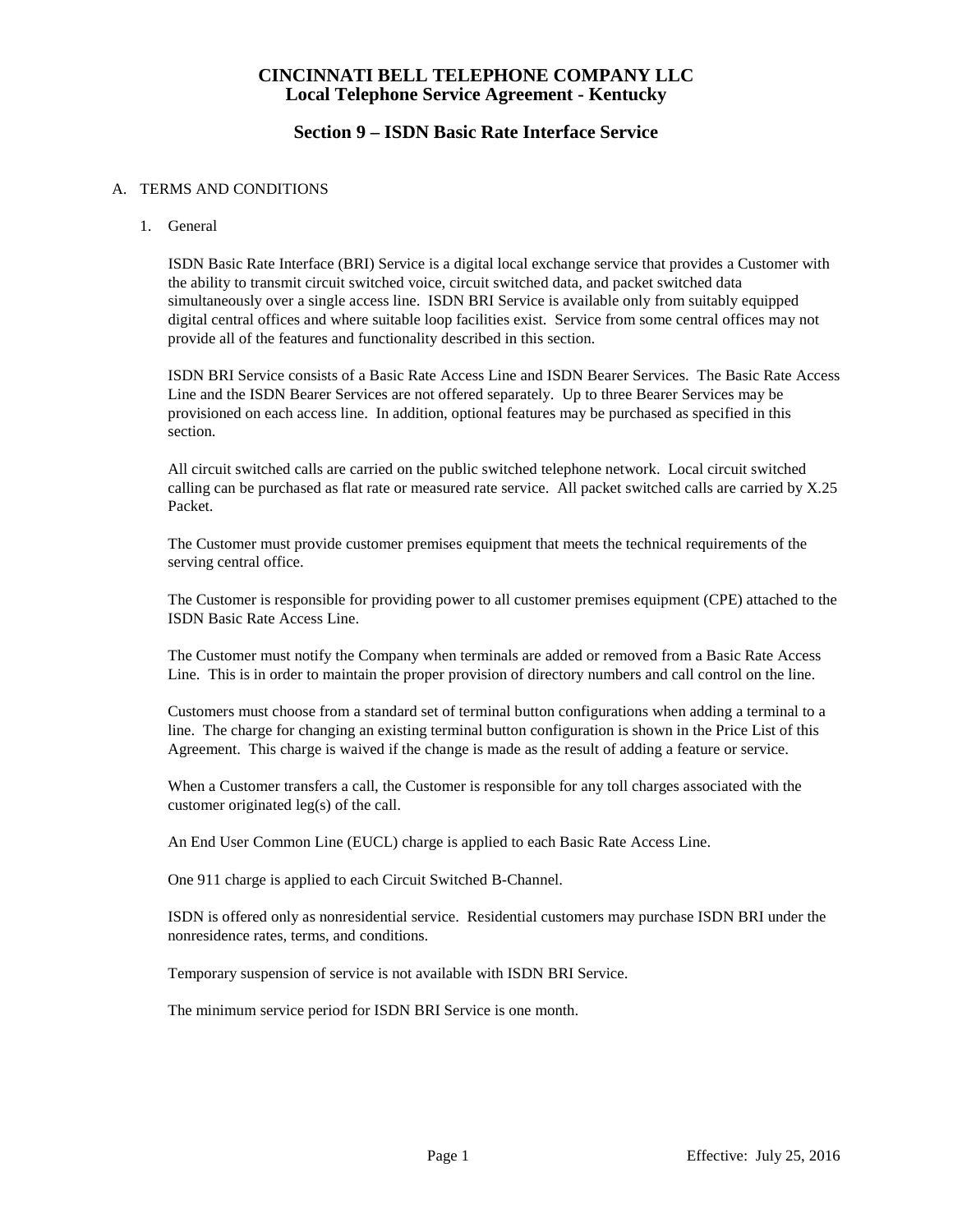# **Section 9 – ISDN Basic Rate Interface Service**

1. General (Continued)

When placing an order for service(s) a Customer may request a service date that is sooner than the standard interval service date. If the Company agrees to and meets the requested expedite date, an expedite charge will apply and will be in addition to installation charges and all other nonrecurring charges.

2. Basic Rate Access Line

A Basic Rate Access Line is a digital line from the Customer's location to the Company central office which transports one or more ISDN Bearer Services. A Basic Rate Access Line can carry up to two B-Channel Bearer Services and one D-Channel Bearer Service. All selected Bearer Services can operate on the Access Line simultaneously.

Each terminal (voice or data set) that the Customer places on a Basic Rate Access Line will be assigned a directory number. The Customer must notify the Company of the number of terminals that will be used on each Basic Rate Access Line. A maximum of eight (8) terminals may be connected to a Basic Rate Access Line.

3. ISDN Bearer Services

ISDN Bearer Services define the types of traffic that the Basic Rate Access Line will carry. A Basic Rate Access Line can carry up to two B-Channel Bearer Services and one D-Channel Bearer Service simultaneously.

a. Circuit Switched B-Channel (Voice or Data)

A Circuit Switched B-Channel provides a 56 kbps or 64 kbps circuit switched service which can be used for either voice or data traffic. The call type (voice or data) can be changed on a call by call basis.

When multiple circuit switched terminals are connected to a Basic Rate Access Line with two Circuit Switched B-Channels, the user can specify how the terminals contend for use of the two B-Channels. Each B-Channel can be directly assigned for use by one terminal, or it can be available for use by multiple terminals.

Circuit Switched B-Channels may be purchased with either flat rate or measured rate service. Flat rate local calling is included in the flat rate B-Channel service option. Measured rate B-Channels will be billed for local usage. Mixing flat rate and measured rate service between B-Channels on a single Basic Rate Access Line is prohibited. Mixing flat rate and measured rate service between Basic Rate Access Lines is prohibited when furnished on the same continuous property, except where the services are used for separate purposes, not used to supplement each other, and used for distinctly different applications.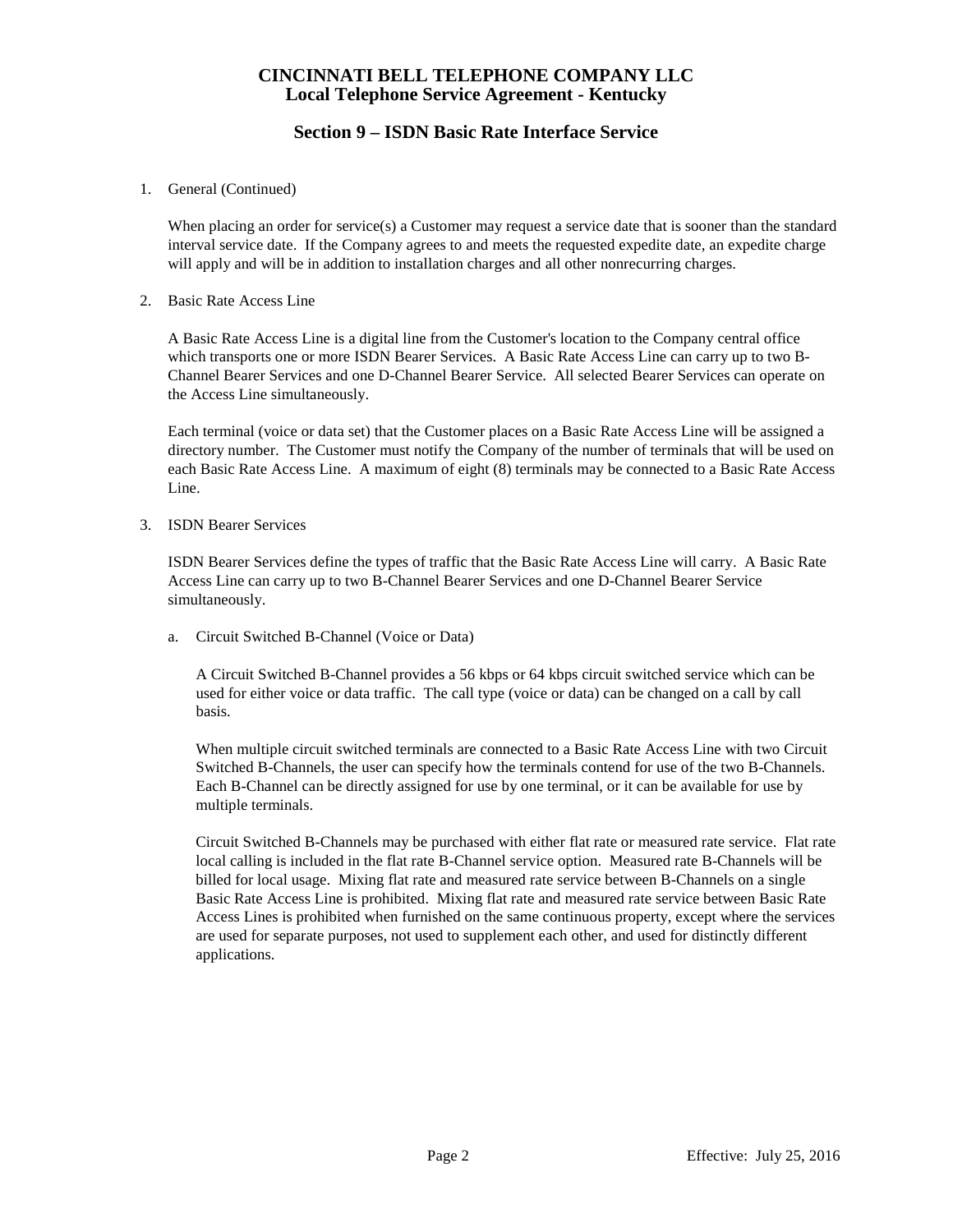# **Section 9 – ISDN Basic Rate Interface Service**

a. Circuit Switched B-Channel (Voice or Data) (Continued)

Circuit Switched B-Channels are provided with the following standard features:

1. Call Drop

This feature allows the user to disconnect the last party added to a conference call.

2. Call Hold

This feature allows the user to place a call on hold and retrieve it at a later time.

3. Call Transfer

This feature allows the user to transfer a call to another directory number. This feature is for use with voice calls only.

4. Calling Number Delivery

Displays the telephone number of the caller after the first ring.

5. Conference:

This feature allows the user to add a third party to an existing conversation. This feature is for use with voice calls only.

6. Display Service

This feature provides terminals which are equipped with a display screen with the time and date, and the ability to inspect the status of calls in progress.

7. Three Call References

Each circuit switched terminal will be offered the capacity to manage (hold, originate, terminate, or receive alerting) up to three calls at once. By placing an existing call on hold, the user can originate (or terminate) a second or third call.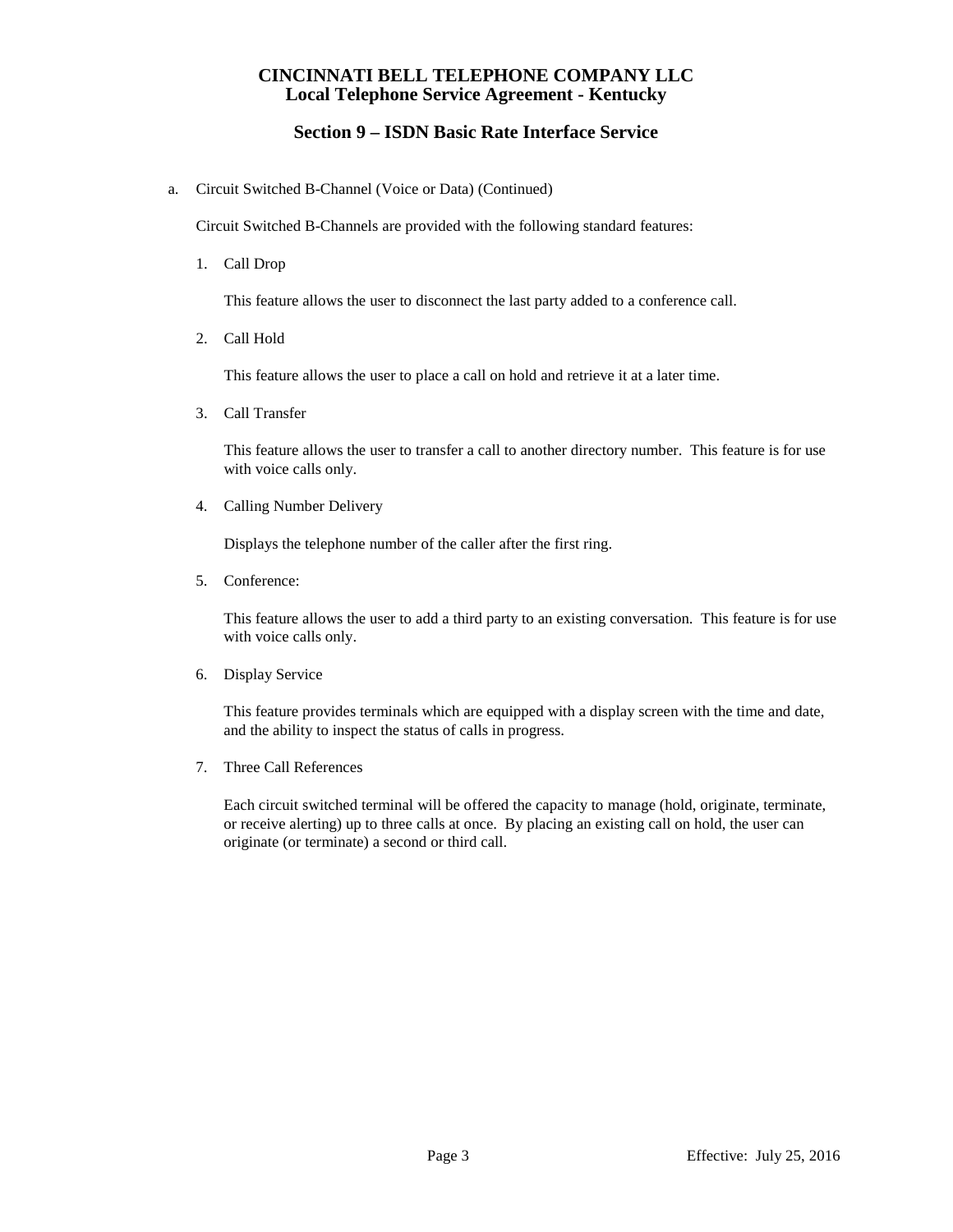## **Section 9 – ISDN Basic Rate Interface Service**

b. Packet Switched B-Channel

B-Channel Packet Service provides a 64 kbps connection to X.25 Packet.

Each B-Channel Packet terminal will be provided up to 24 logical channels. Each logical channel can carry an independent call with throughput of up to 19.2 kbps. If more than 24 logical channels are required, additional logical channels can be provided as found in A.4.b.2 of this section. Each logical channel may be established as one of the following types:

Two-way Switched Virtual Circuit (default) One-way Incoming Switched Virtual Circuit One-way Outgoing Switched Virtual Circuit Permanent Virtual Circuit (additional charge)

The following features are provided to B-Channel Packet Customers.

Fast Select Initiation Flow Control Parameter Negotiation Recognized Private Operating Agency (RPOA) Selection Reverse Charging Initiation Throughput Class Negotiation

The following configuration choices are available to B-Channel Packet Customers. Default values are used if the Customer has no preference except where noted.

Acknowledgement Timer Fast Select Acceptance Frame Window Size Idle Timer Maximum Packet Size Packet Window Size Recognized Private Operating Agency (RPOA) Preselection Reverse Charging Acceptance Throughput Class Selection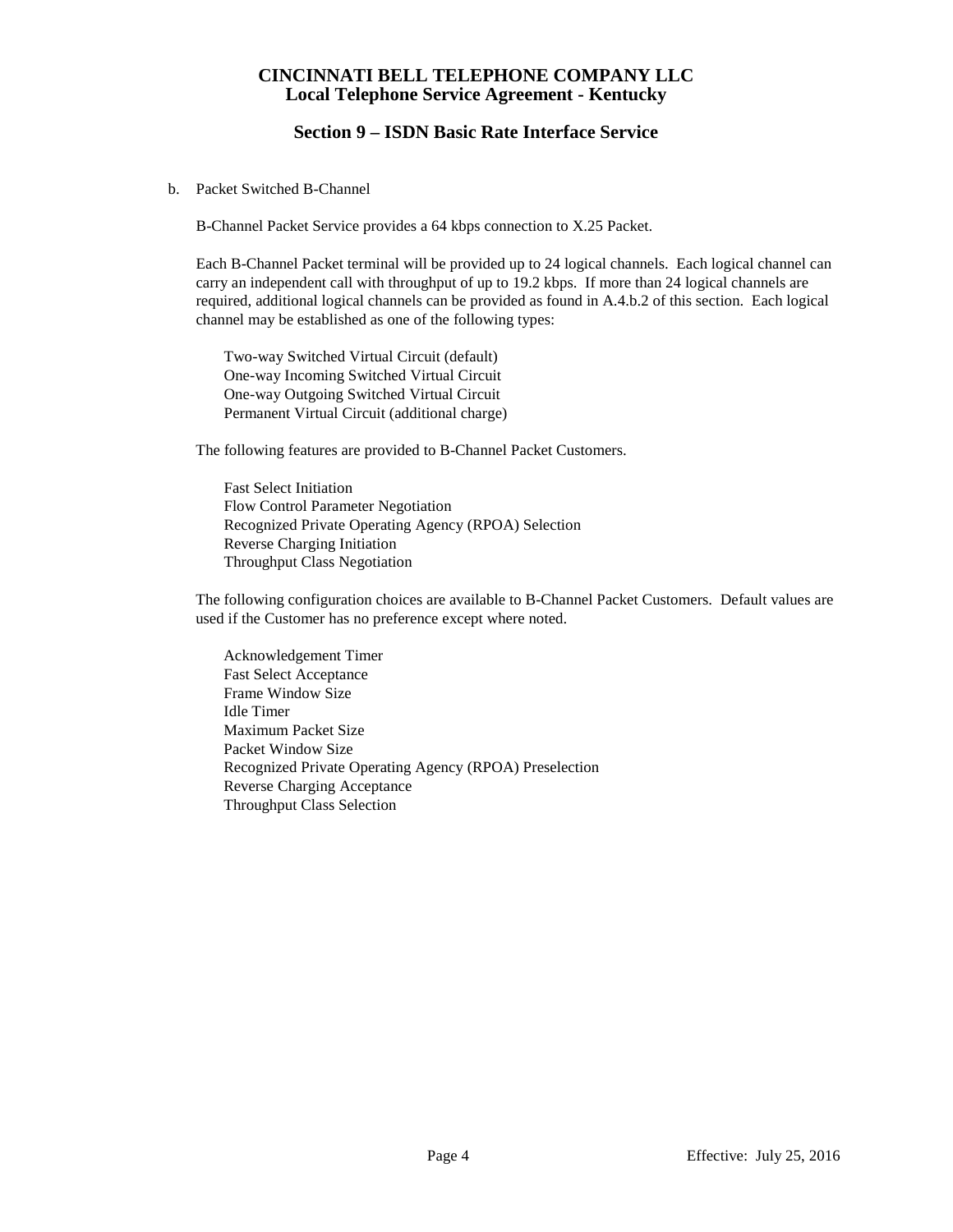## **Section 9 – ISDN Basic Rate Interface Service**

c. Packet Switched D-Channel

This service provides a connection to X.25 Packet over the 16 kbps D-Channel.

Each D-Channel Packet terminal will be provided with up to 8 logical channels. Each logical channel can carry a packet call with throughput of up to 9.6 kbps. Additional logical channels can be provided as found in part A.4.b.2 of this section. Each logical channel may be established as one of the following types:

Two-way Switched Virtual Circuit (default) One-way Incoming Switched Virtual Circuit One-way Outgoing Switched Virtual Circuit Permanent Virtual Circuit (additional charge)

The following features are provided to D-Channel Packet subscribers.

Fast Select Initiation Flow Control Parameter Negotiation Recognized Private Operating Agency (RPOA) Selection Reverse Charging Initiation Throughput Class Negotiation

The following configuration choices are available to D-Channel Packet subscribers.

Acknowledgement Timer Fast Select Acceptance Frame Window Size Idle Timer Maximum Packet Size Packet Window Size Recognized Private Operating Agency (RPOA) Preselection Reverse Charging Acceptance Throughput Class Selection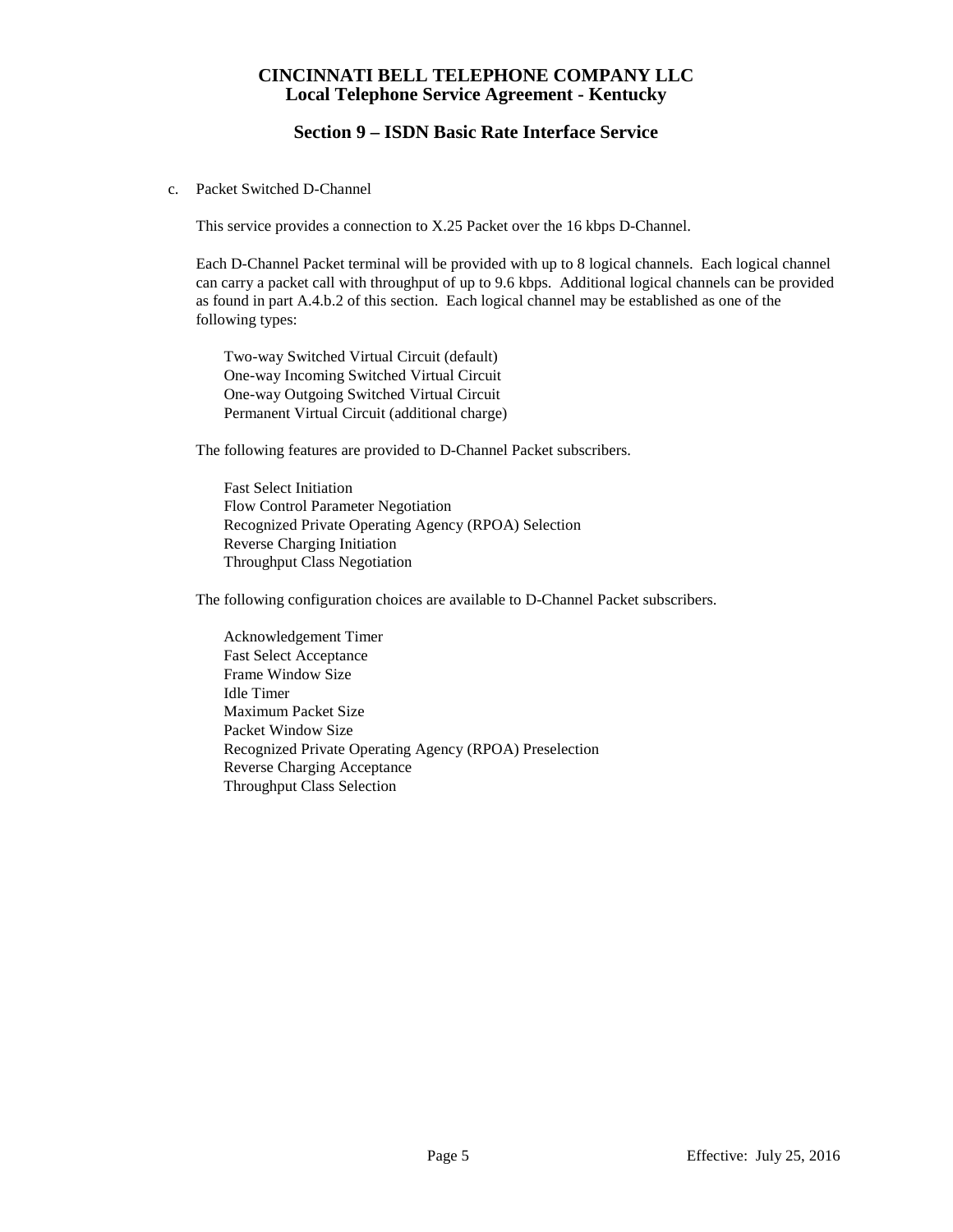# **Section 9 – ISDN Basic Rate Interface Service**

4. Optional Features

The features in this section are available to ISDN BRI customers at additional cost. For Basic Rate Access Lines with multiple terminals and/or multiple directory numbers, the features must be purchased separately for each directory number on which the feature is desired. Features only function on call references assigned to the directory number subscribing to the feature.

a. Circuit Switched B-Channel Options

The following optional features are available for use on Circuit Switched B-Channels:

1. Additional Call References

This feature provides the Customer with the ability to manage extra calls on an existing directory number. The Customer may specify the number of call references desired for the directory number.

2. Additional Directory Number

This feature provides the Customer with an extra call reference with a unique directory number. This feature is only available to EKTS subscribers.

3. Call Pickup

This feature allows a user to answer any call within a Customer defined call pickup group. This feature is for use with voice calls only.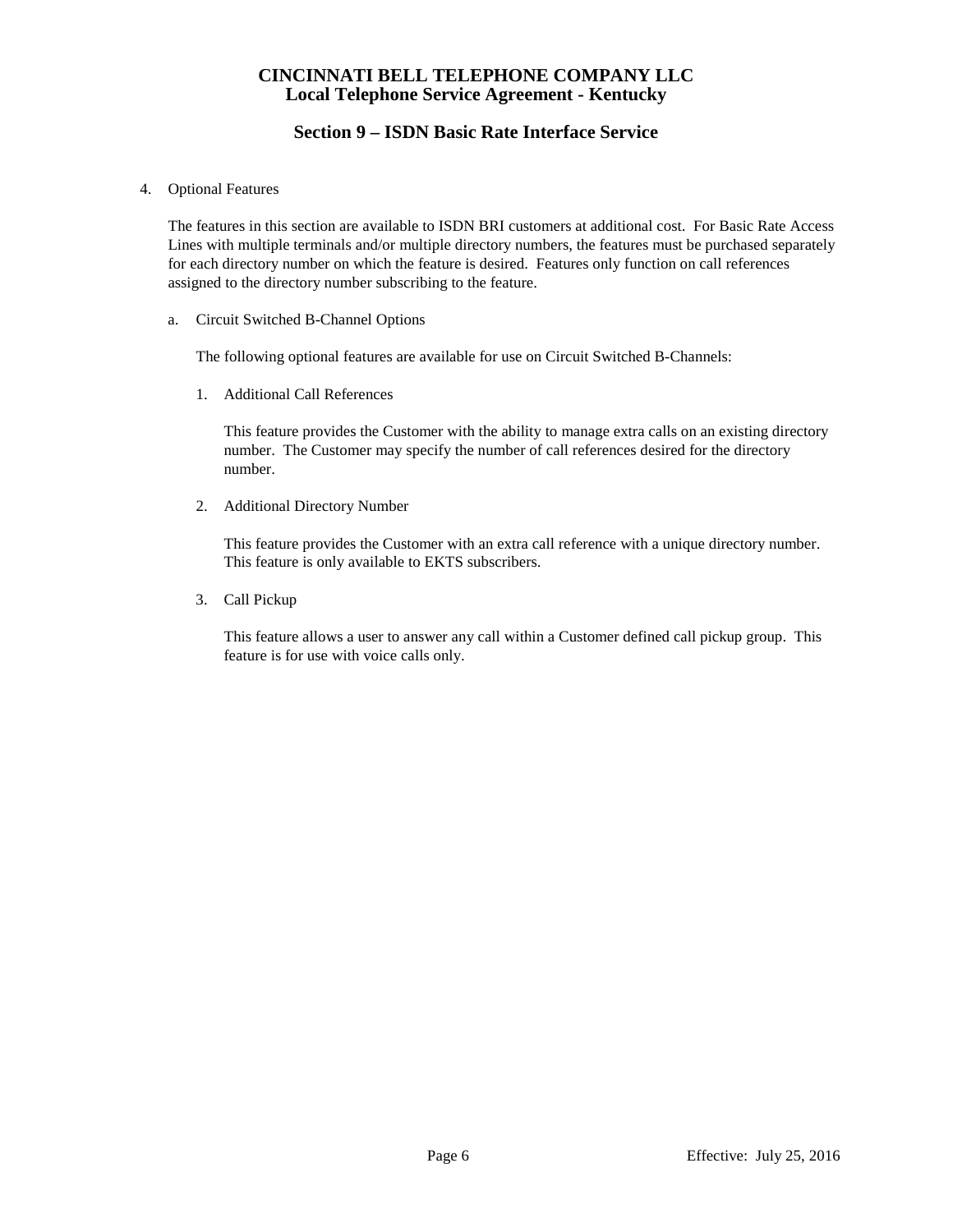## **Section 9 – ISDN Basic Rate Interface Service**

- a. Circuit Switched B-Channel Options (Continued)
	- 4. Electronic Key Telephone Service (EKTS)

This feature provides a group of features that increases the user's voice terminal flexibility and offers the functionality of a key system to groups of users subscribing to EKTS.

a. Abbreviated Ringing and Delayed Ringing

When multiple terminals share a directory number, the Customer can specify one or more of the terminals to receive Abbreviated Ringing and one or more of the terminals to receive Delayed Ringing. When a call attempts to terminate to the shared DN, the Abbreviated Ringing terminals will ring immediately. If the call remains unanswered after a pre-specified time, the Abbreviated Ringing terminals will stop ringing and the Delayed Ringing terminals will begin ringing. The Delayed Ringing terminals will continue to ring until the call is answered or abandoned.

b. Automatic Bridged Call Exclusion

This is a privacy feature that allows a Customer to specify, on an EKTS group basis, that no other user can bridge on to calls. On a call by call basis, this feature can be disabled to allow bridging to occur.

c. Bridging

When one EKTS user originates or receives a call on a shared directory number, bridging allows other terminals sharing that DN to bridge on to that active call.

d. Intercom Calling

This feature allows an EKTS user to call other terminals in the EKTS group with one or two digit dialing.

e. Manual Bridged Call Exclusion

This is the opposite of Automatic Bridged Call Exclusion. On a call by call basis the user can restrict bridging.

f. Shared Directory Numbers

This feature allows EKTS terminals to share one or more directory numbers (DNs). Originating and terminating calls on one terminal affect all terminals sharing that DN. The shared DNs can have multiple call appearances, multiple calls can exist on one DN, and more than one terminal sharing the DN can have a call active on that shared DN.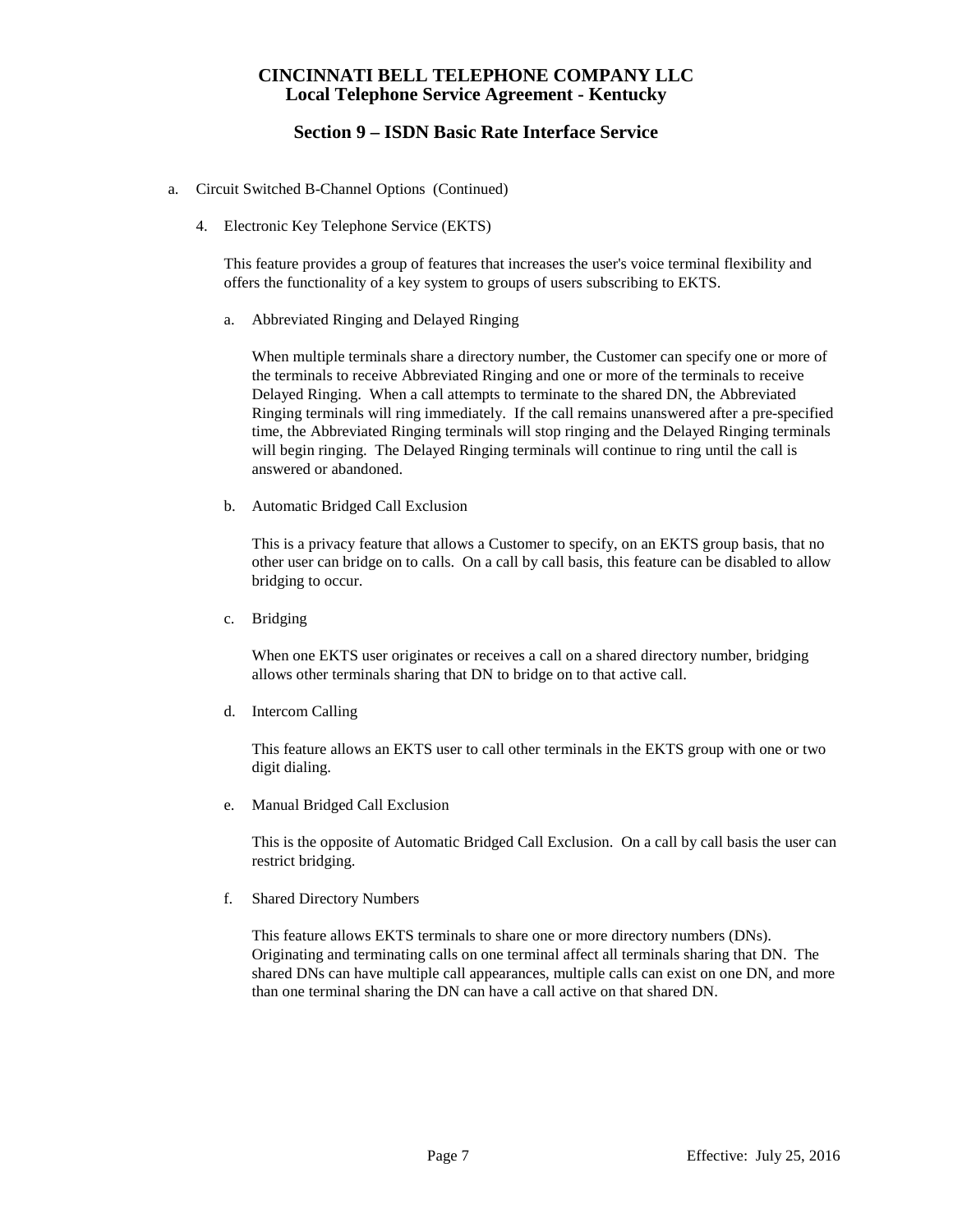# **Section 9 – ISDN Basic Rate Interface Service**

- a. Circuit Switched B-Channel Options (Continued)
	- 5. Hunting

This feature provides for a predefined search for an idle terminal to which a call can be completed. Terminals subscribing to hunting may not have multiple call references. Customers desiring Uniform Call Distribution (UCD) must first purchase hunting, and then purchase UCD.

6. Six Party Conference Calling

This feature provides the ability to create a conference call with up to six parties. This feature is for use with voice calls only.